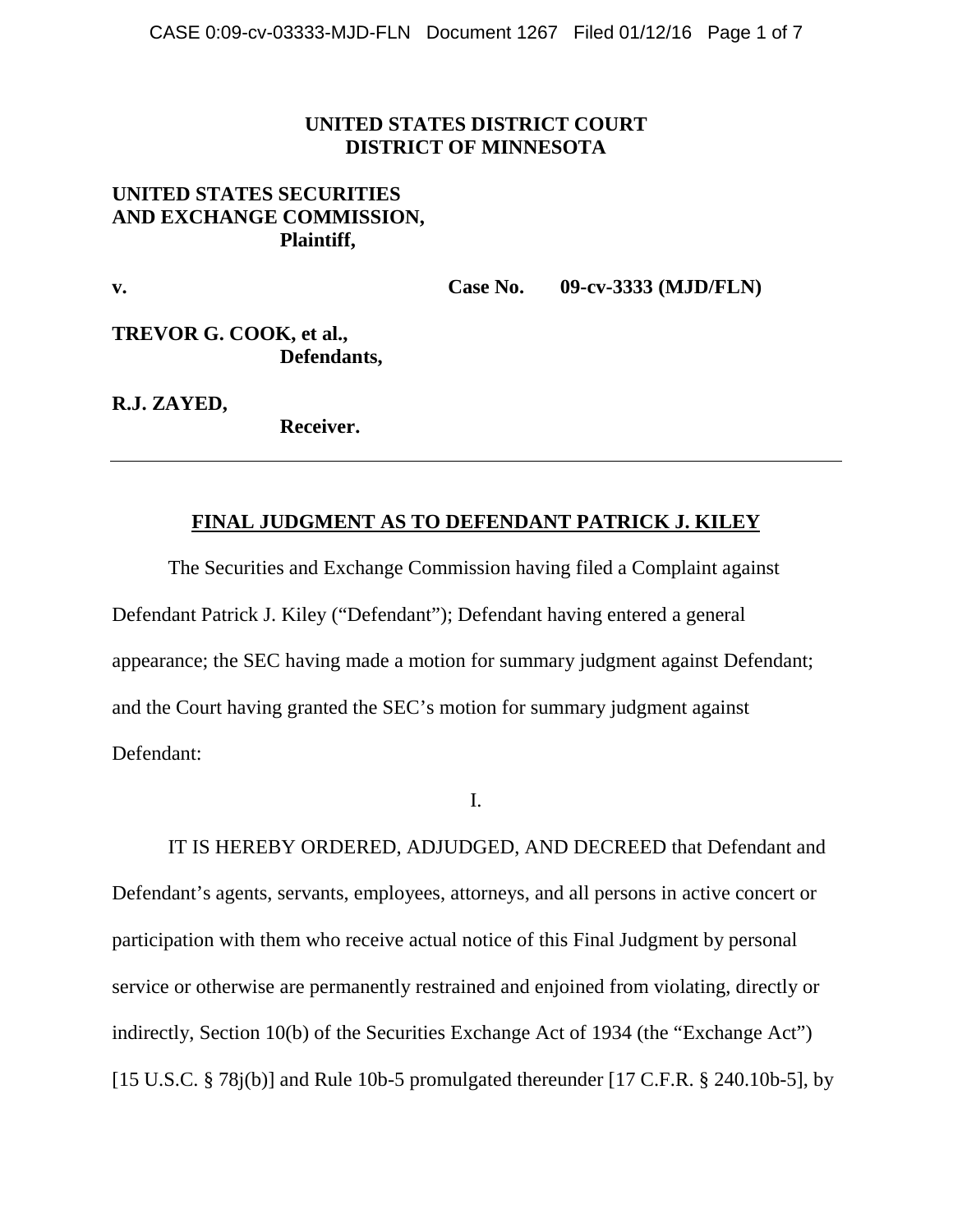#### CASE 0:09-cv-03333-MJD-FLN Document 1267 Filed 01/12/16 Page 2 of 7

using any means or instrumentality of interstate commerce, or of the mails, or of any facility of any national securities exchange, in connection with the purchase or sale of any security:

(a) to employ any device, scheme, or artifice to defraud;

(b) to make any untrue statement of a material fact or to omit to state a material fact necessary in order to make the statements made, in the light of the circumstances under which they were made, not misleading; or

(c) to engage in any act, practice, or course of business which operates or would operate as a fraud or deceit upon any person.

## II.

#### IT IS HEREBY FURTHER ORDERED, ADJUDGED, AND DECREED that

Defendant and Defendant's agents, servants, employees, attorneys, and all persons in active concert or participation with them who receive actual notice of this Final Judgment by personal service or otherwise are permanently restrained and enjoined from violating Section 17(a) of the Securities Act of 1933 (the "Securities Act") [15 U.S.C. § 77q(a)] in the offer or sale of any security by the use of any means or instruments of transportation or communication in interstate commerce or by use of the mails, directly or indirectly:

(a) to employ any device, scheme, or artifice to defraud;

(b) to obtain money or property by means of any untrue statement of a material fact or any omission of a material fact necessary in order to make the statements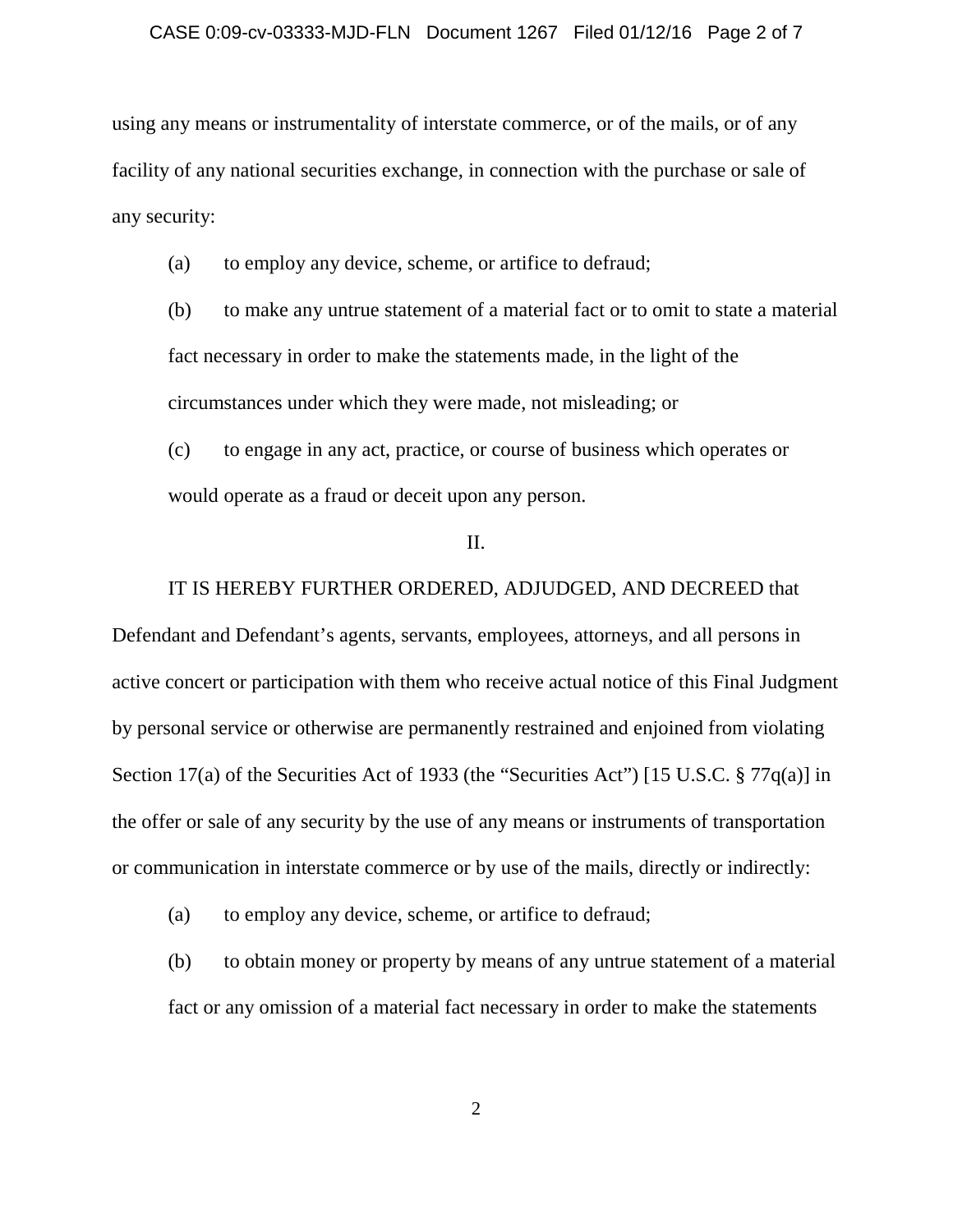made, in light of the circumstances under which they were made, not misleading; or

(c) to engage in any transaction, practice, or course of business which operates or would operate as a fraud or deceit upon the purchaser.

#### III.

IT IS HEREBY FURTHER ORDERED, ADJUDGED, AND DECREED that Defendant and Defendant's agents, servants, employees, attorneys, and all persons in active concert or participation with them who receive actual notice of this Final Judgment by personal service or otherwise are permanently restrained and enjoined from violating Section 5 of the Securities Act [15 U.S.C. § 77e] by, directly or indirectly, in the absence of any applicable exemption:

- (a) Unless a registration statement is in effect as to a security, making use of any means or instruments of transportation or communication in interstate commerce or of the mails to sell such security through the use or medium of any prospectus or otherwise;
- (b) Unless a registration statement is in effect as to a security, carrying or causing to be carried through the mails or in interstate commerce, by any means or instruments of transportation, any such security for the purpose of sale or for delivery after sale; or
- (c) Making use of any means or instruments of transportation or communication in interstate commerce or of the mails to offer to sell or

3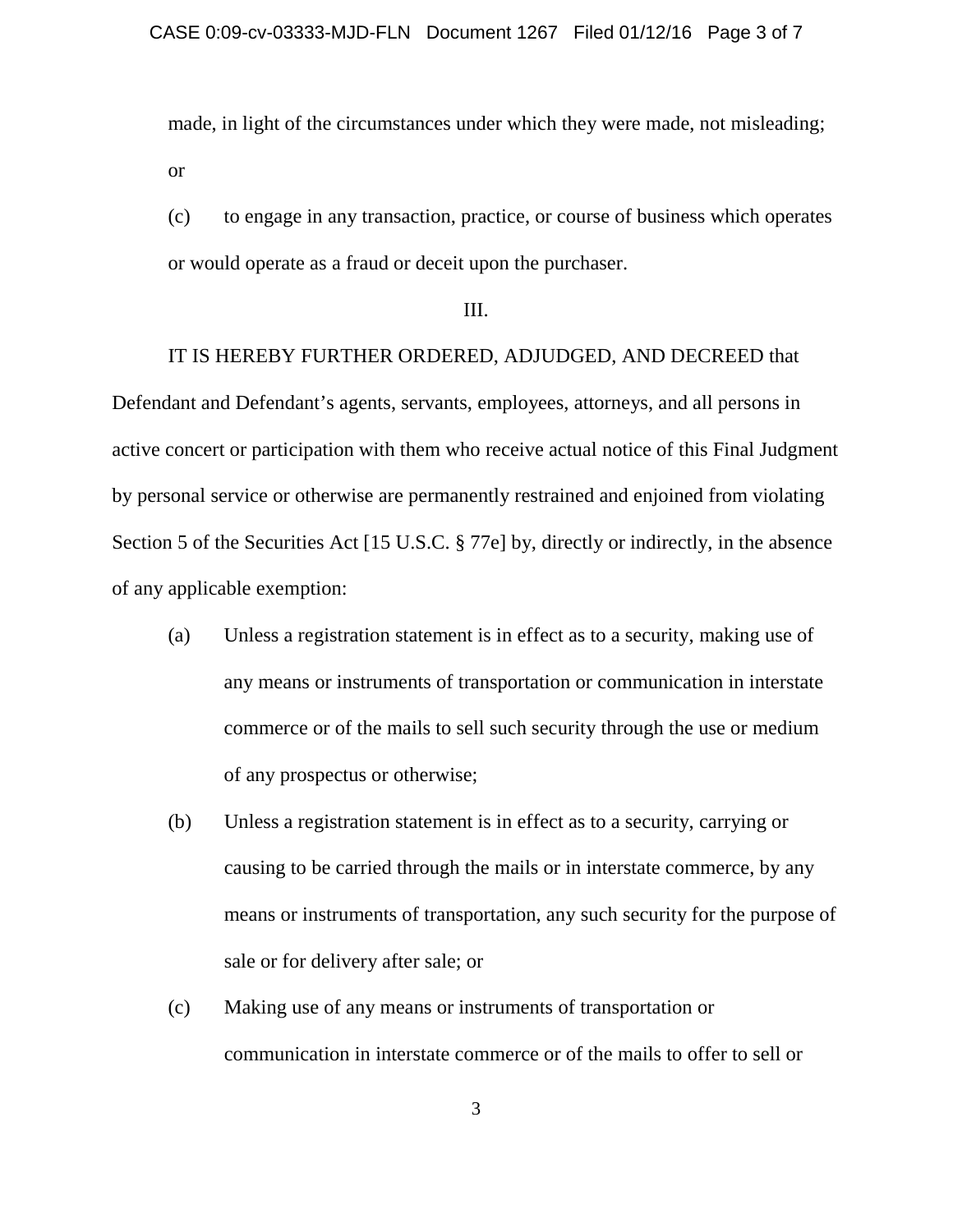offer to buy through the use or medium of any prospectus or otherwise any security, unless a registration statement has been filed with the Commission as to such security, or while the registration statement is the subject of a refusal order or stop order or (prior to the effective date of the registration statement) any public proceeding or examination under Section 8 of the Securities Act [15 U.S.C. § 77h].

### IV.

IT IS HEREBY FURTHER ORDERED, ADJUDGED, AND DECREED that none of the provisions in this Final Judgment shall in any way affect the Receivership established in this matter. The powers and duties of the Receiver as set forth in the Second Amended Order Appointing Receiver [Dkt. 68] shall remain in full force and effect unless and until this Court orders otherwise.

### V.

IT IS HEREBY FURTHER ORDERED, ADJUDGED, AND DECREED that Defendant is liable, jointly and severally with: Trevor G. Cook; Jason Bo-Alan Beckman; UBS Diversified Growth, LLC; Universal Brokerage FX Management, LLC; Oxford Global Advisors, LLC; Oxford Global Partners, LLC; and The Oxford Private Client Group, LLC for disgorgement of \$143,228,742, representing profits gained as a result of the conduct alleged in the Complaint, together with prejudgment interest thereon in the amount of \$12,699,781, for a total of \$155,928,523. Defendant shall satisfy this obligation by paying \$155,928,523 to the Securities and Exchange Commission, or to the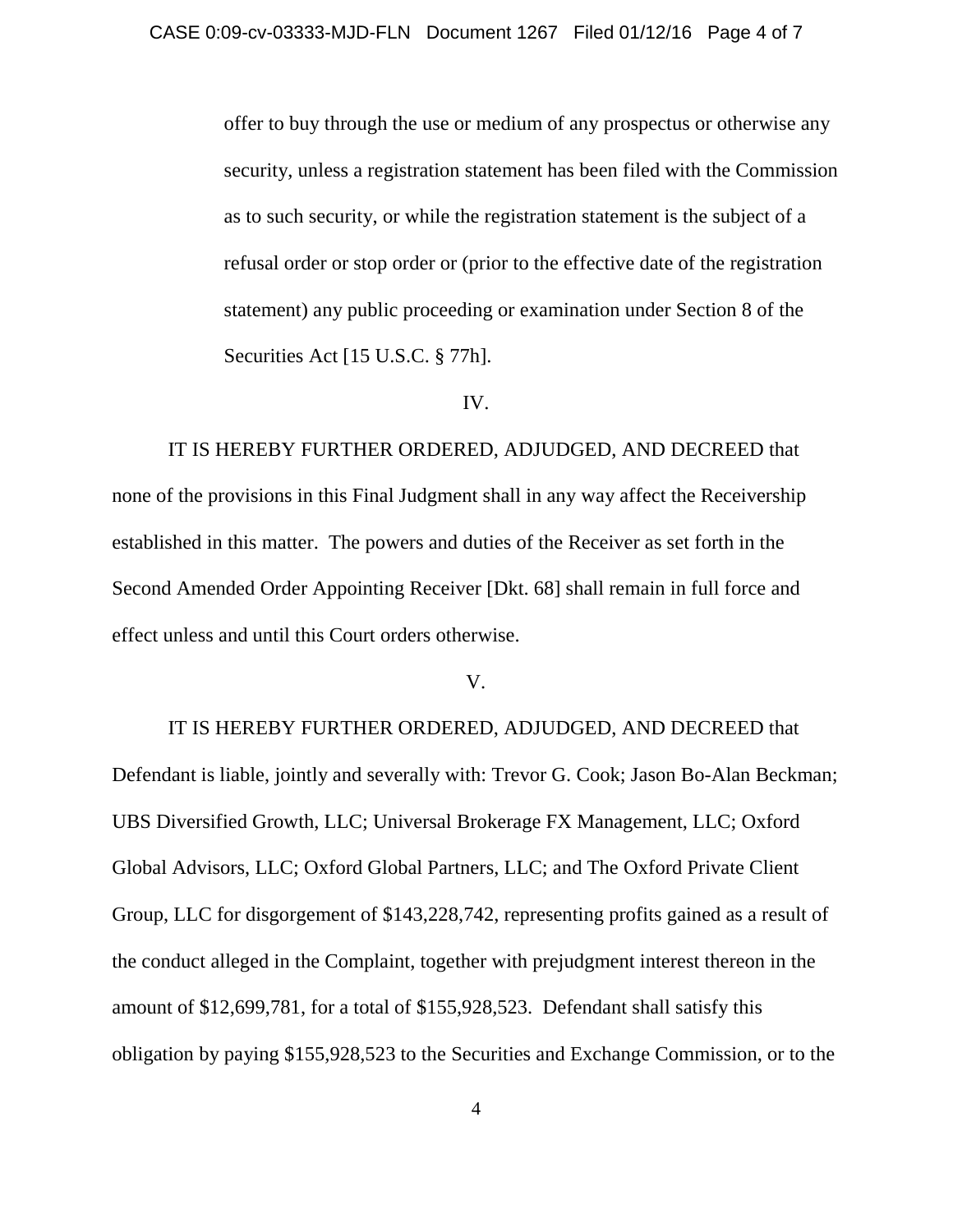court-appointed Receiver if directed by the Court, within 14 days after entry of this Final Judgment.

Defendant may transmit payment electronically to the Commission, which will provide detailed ACH transfer/Fedwire instructions upon request. Payment may also be made directly from a bank account via Pay.gov through the SEC website at [http://www.sec.gov/about/offices/ofm.htm.](http://www.sec.gov/about/offices/ofm.htm) Defendant may also pay by certified check, bank cashier's check, or United States postal money order payable to the Securities and Exchange Commission which shall be delivered or mailed to

Enterprise Services Center Accounts Receivable Branch 6500 South MacArthur Boulevard Oklahoma City, OK 73169

and shall be accompanied by a letter identifying the case title, civil action number, and name of this Court; Patrick J. Kiley as a defendant in this action; and specifying that payment is made pursuant to this Final Judgment.

Defendant shall simultaneously transmit photocopies of evidence of payment and case identifying information to the Commission's counsel in this action. By making this payment, Defendant relinquishes all legal and equitable right, title, and interest in such funds and no part of the funds shall be returned to Defendant.

Unless the Court otherwise orders or authorizes the court-appointed Receiver in this matter, the Commission shall hold the funds (collectively, the "Fund") and may propose a plan to distribute the Fund subject to the Court's approval. The Court shall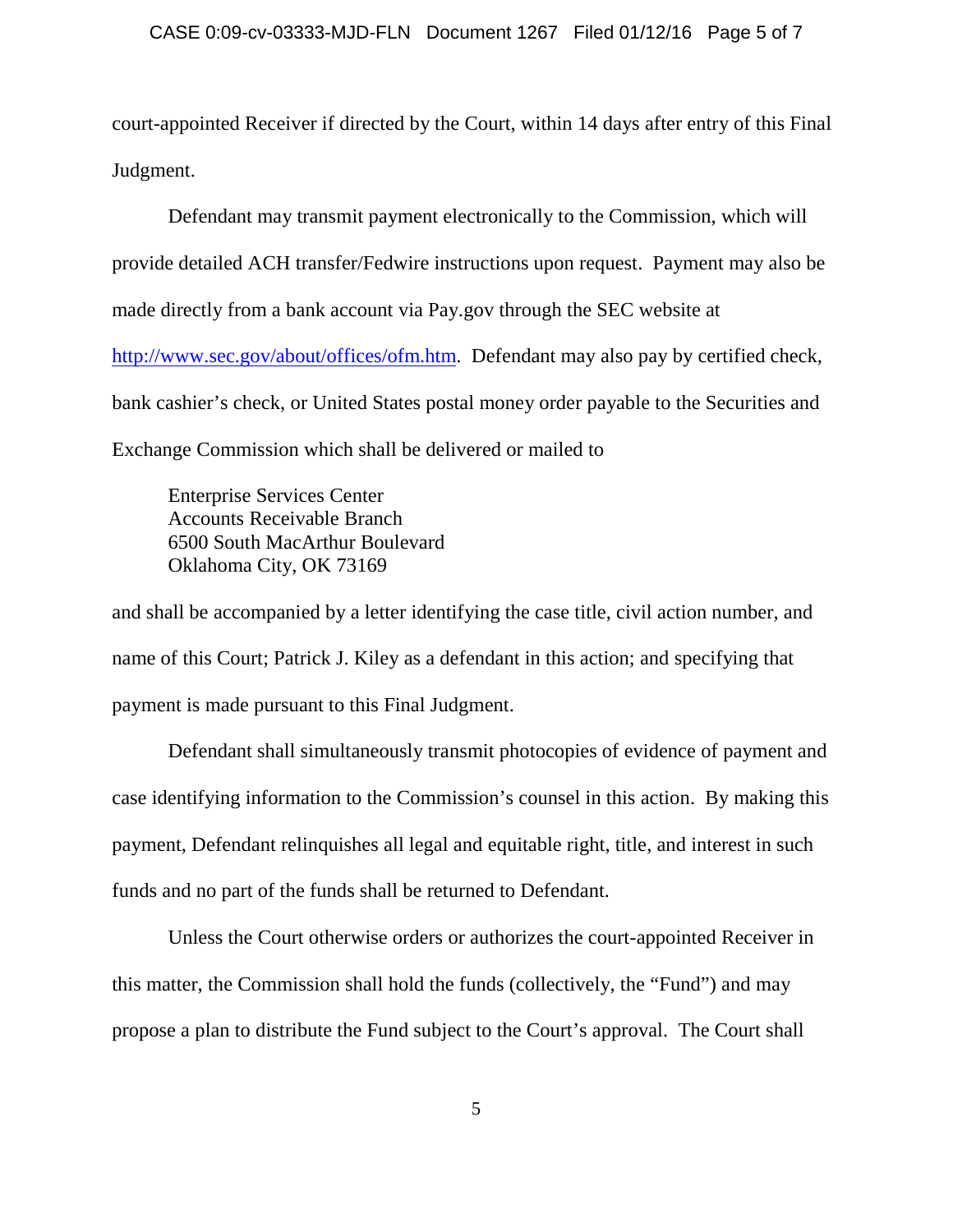#### CASE 0:09-cv-03333-MJD-FLN Document 1267 Filed 01/12/16 Page 6 of 7

retain jurisdiction over the administration of any distribution of the Fund. If the Commission staff determines that the Fund will not be distributed, the Commission shall send the funds paid pursuant to this Final Judgment to the United States Treasury.

The Commission may enforce the Court's judgment for disgorgement and prejudgment interest by moving for civil contempt (and/or through other collection procedures authorized by law) at any time after 14 days following entry of this Final Judgment. Defendant shall pay post judgment interest on any delinquent amounts pursuant to 28 U.S.C. § 1961.

Any amounts paid towards the restitution ordered in Defendant's criminal case, *United States v. Beckman, et al.*, 11-cr-228 (D. Minn.), will be credited against the disgorgement amount ordered here within.

#### VI.

IT IS FURTHER ORDERED, ADJUDGED, AND DECREED that, for purposes of exceptions to discharge set forth in Section 523 of the Bankruptcy Code, 11 U.S.C. §523, any debt for disgorgement, prejudgment interest, civil penalty or other amounts due by Defendant under this Final Judgment or any other judgment, order, consent order, decree or settlement agreement entered in connection with this proceeding, is a debt for the violation by Defendant of the federal securities laws or any regulation or order issued under such laws, as set forth in Section 523(a)(19) of the Bankruptcy Code, 11 U.S.C.  $§523(a)(19)$ .

VII.

6